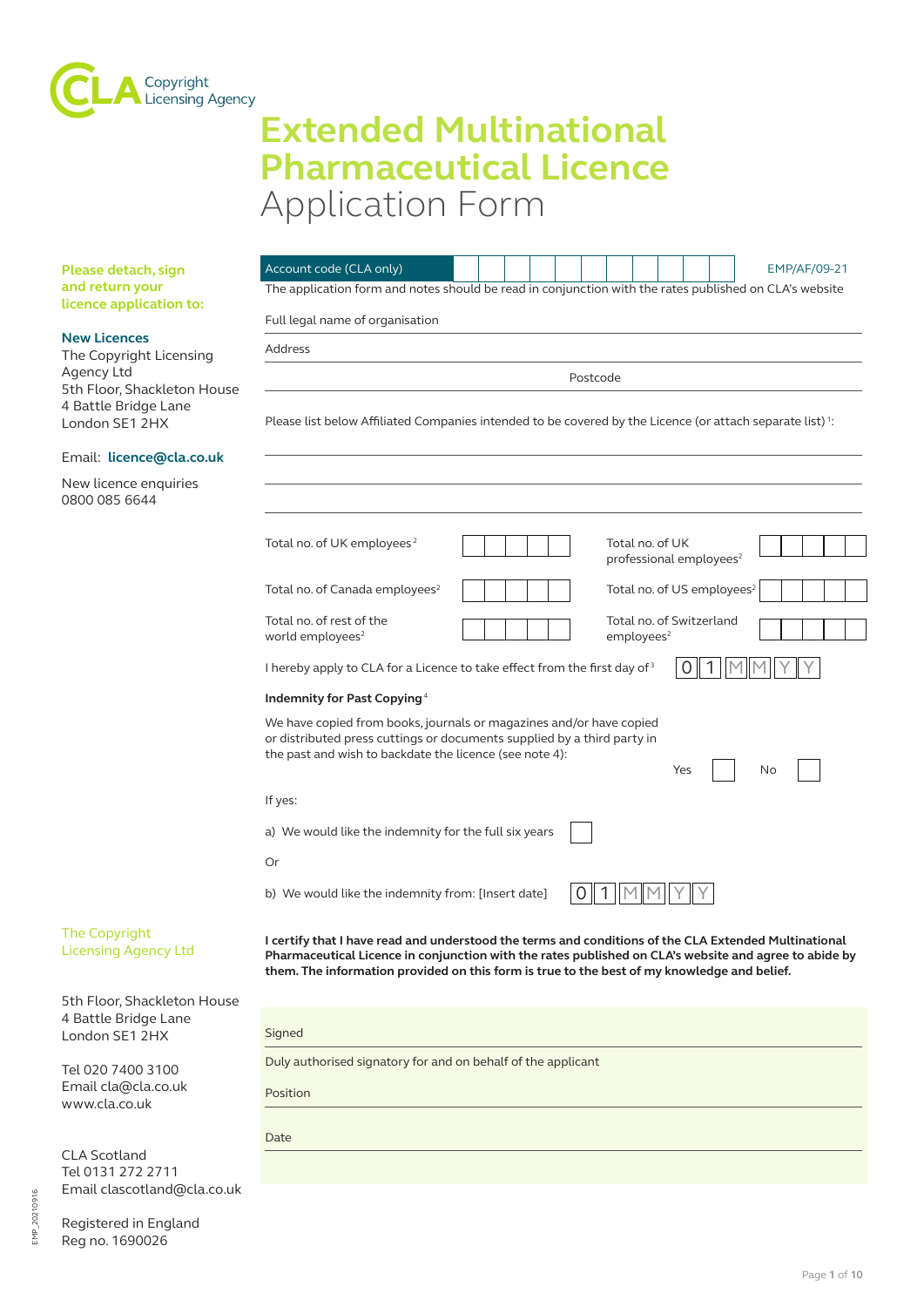Please enter below details of the person who will be responsible for dealing with the CLA Licence and who will act as the main contact.

# Licensing Co-ordinator

| Name                      |     |  |
|---------------------------|-----|--|
| Position                  |     |  |
| <b>Address</b>            |     |  |
| (if different from above) |     |  |
| Phone                     | Ext |  |
| Fax                       |     |  |
| E-mail                    |     |  |

CLA processes personal information fairly and lawfully in accordance with applicable data protection and related legislation, for more information please see CLA's [Privacy Policy](https://cla.co.uk/privacy-policy).

# **Notes**

- 1. List all Affiliated companies covered by this Licence.
- 2. The licence fee is based on the total number of employees, comprising:
	- i) the number of all Professional Employees of all the companies listed which are based in the UK, please advise the total number of all UK employees
	- ii) the number of Full Time Equivalent Employees of all Affiliated Companies located in the USA, Canada, Switzerland and the Rest of the World as agreed between CLA and the Principal Licensee.

Please refer to the Licence Terms and Conditions for a definition of terms used above.

- 3. The date on which you wish the Licence to commence should be entered here.
- 4. Indemnity for past copying. By backdating the Licence you will be entitled to the indemnity in Clause 11 of the Terms and Conditions from the date of commencement whereby all acts done in accordance with the Terms and Conditions will be covered. The maximum term for backdating is six years. Alternatively, if your organisation has been copying for less than six years, please indicate the copying commencement date in the box provided. If no copying has taken place, please tick the 'NO' box on the application form. Please see the CLA website for fees relating to indemnity for past copying.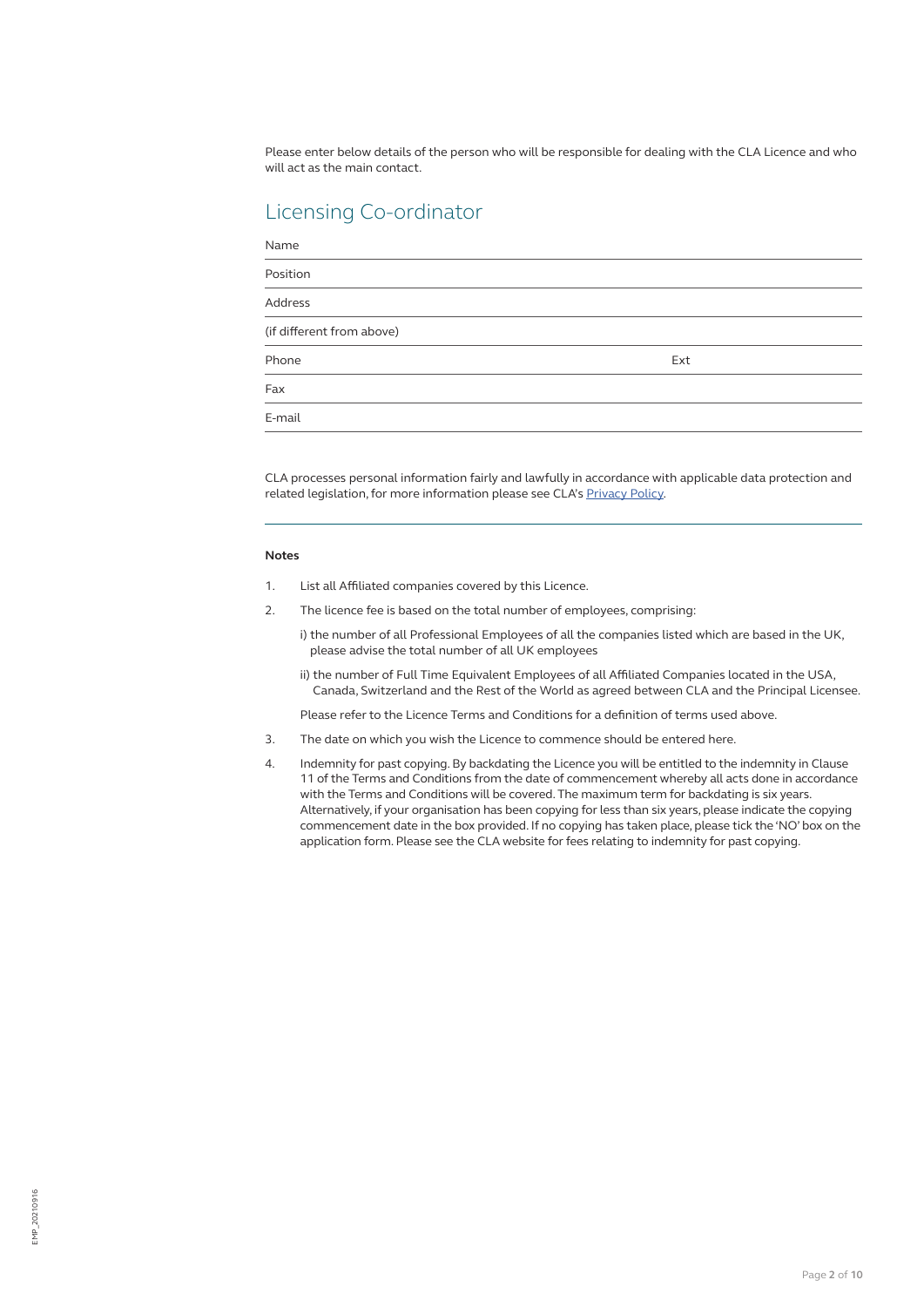

# **Extended Multinational Pharmaceutical Licence** Terms and Conditions

# Introduction

This Licence records the terms on which CLA grants a licence to organisations whose ultimate head office is located within the United Kingdom to photocopy, scan or otherwise reproduce, and to use or to re-use extracts from material published in hard copy and electronic form in which copyright subsists.

# **1. Definitions and interpretation**

**1.1** In this Agreement the following meanings shall apply:

# **Affiliated Company:**

any subsidiary or holding company (including any subsidiary of such holding company) where "subsidiary" and "holding company" have the meanings ascribed thereto in s.1159 of the Companies Act 2006;

# **Application Form:**

the form completed by the Principal Licensee applying for the grant of the Licence containing, amongst other things, information on its Affiliated Companies;

# **Authorised Persons:**

- **i)** in respect of Paper Copies: employees of, or workers, or consultants engaged by, any Licensee; and
- **ii)** in respect of Digital Copies: only those persons
	- **a)** who are employees of, or are workers or consultants engaged by, any Licensee;
	- **b)** who are permitted by the Licensee to access the Secure Network and whose identity is authenticated at the time of login and periodically thereafter consistent with current best practice; and
	- **c)** whose conduct is subject to regulation by such Licensee;

in both cases where "workers" has the meaning given to it by the Employment Rights Act 1996 and "consultants" means individuals providing services to the Licensee;

# **CCC Electronic-Rights Works:**

those works, whether in digital or hard copy form, published by a Participating US Publisher identified on CLA's website or other electronic means controlled by CLA as being available for scanning and digital use or re-use;

# **CLA:**

The Copyright Licensing Agency Ltd;

#### **CLA's website:**

cla.co.uk (or such other site as may be notified to the Principal Licensee). A reference to information on, or which can be accessed via, CLA's website or other electronic means controlled by CLA shall include:

- **i)** any information which is stated to be of general application to all CLA licences and any stated to apply specifically to CLA Multinational licences for the Pharmaceutical sector;
- **ii)** information as periodically amended by CLA, any such amendment taking effect on the next Quarter Day after such amendment is posted;

#### **Commencement Date:**

the date entered on the Licence application form for the Licence to take effect or the date from which an indemnity is sought (if earlier);

# **Digital Copies:**

either electronic copies of Material Licensed For Scanning, in whole or part, or copies made in the course of, or as a result of, the access or use by Authorised Persons of Digital Material and which, in all cases, are direct unaltered copies of the work copied and are made in accordance with the terms of, the Licence;

# **Digital Material:**

still images and text from publications created and distributed in electronic form published by a Participating Digital Material Publisher, CCC Electronic-Rights Works and electronic publications originating in other countries as identified on, or which can be accessed via, CLA's website or other electronic means controlled by CLA and Website Material except any Excluded Material. For the avoidance of doubt, material other than still images and text is not included in the Licence, nor is any material which is only referred to in, or can only be accessed by following an external link on, Website Material, or in an electronic publication of a Participating Digital Material Publisher and where they material is not itself included in such electronic publication;

The Copyright Licensing Agency Ltd

5th Floor, Shackleton House 4 Battle Bridge Lane London SE1 2HX

Tel 020 7400 3100 Email cla@cla.co.uk www.cla.co.uk

CBC House 24 Canning Street Edinburgh EH3 8EG

Tel 0131 272 2711 Email clascotland@cla.co.uk

Registered in England Reg no. 1690026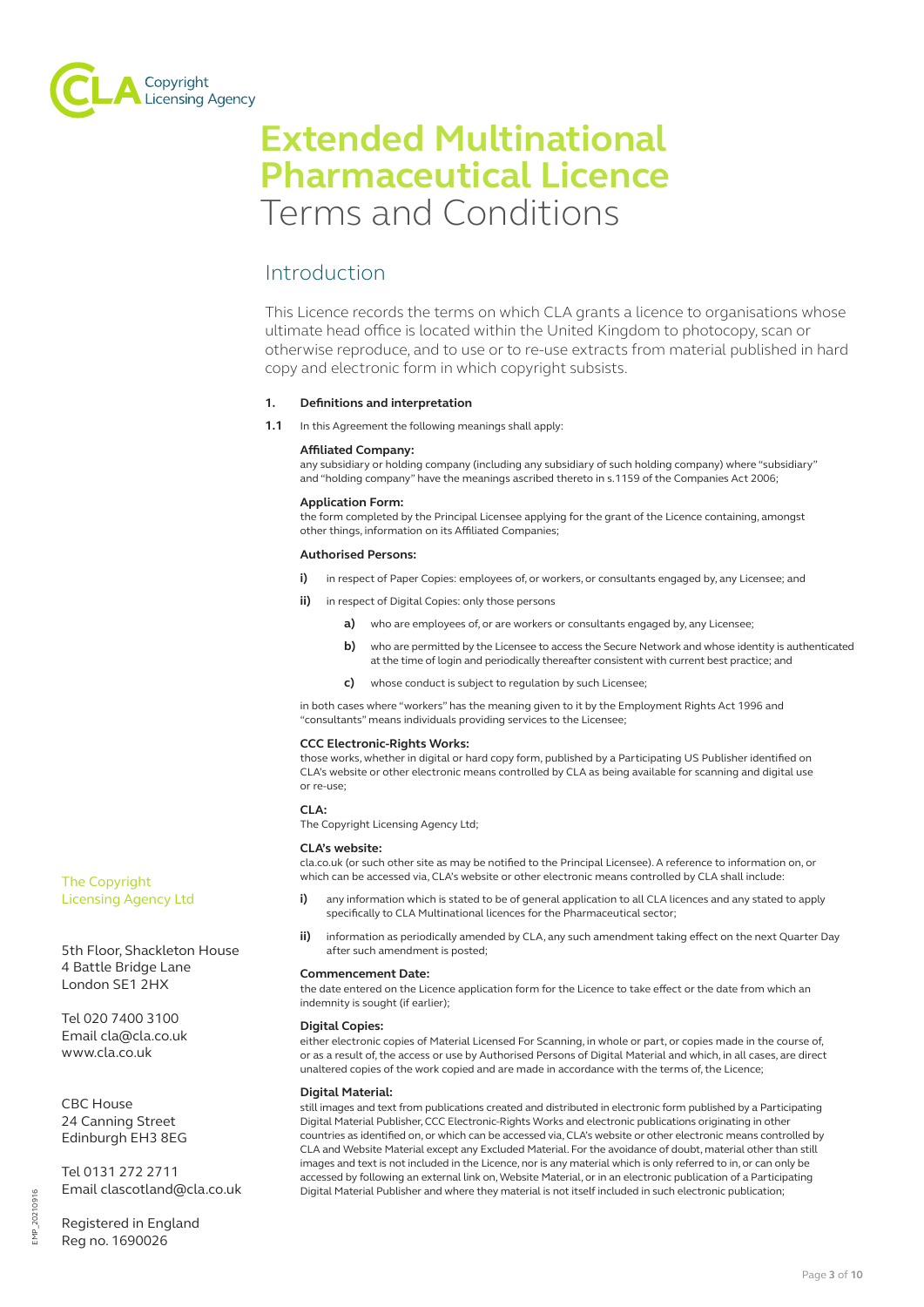#### **Electronic Form:**

as defined in s. 178 of the Copyright, Designs and Patents Act 1988 (as amended);

#### **Excluded Material:**

those categories of work and individual works identified on or via CLA's website or other electronic means controlled by CLA as being excluded from Licensed Material. For the avoidance of doubt, categories of work or individual works may be excluded from Material Licensed for Photocopying, from Material Licensed for Scanning or from Digital Material or any combination thereof;

#### **Fee:**

the fee shown on CLA's website for pharmaceutical companies defined as the aggregate of

- **i)** the fee to be paid in respect of the Licence each year, calculated by multiplying the number of Professional Employees of the Licensees located in the United Kingdom by the current rate shown on CLA's website as applicable to pharmaceutical companies and
- **ii)** the fee to be paid in respect of the Licence each year, in respect of the number of Full Time Equivalent Employees of all the Licensees located outside the United Kingdom agreed between CLA and the Principal Licensee, subject to a minimum fee as shown on CLA's website as applicable to pharmaceutical companies.

The fee for the first year of the Licence is notified to the Principal Licensee (to include payment for the indemnity as required) and for subsequent years shall be the sum of

- **iii)** the relevant rate per Professional Employee (as shown on CLA's website prevailing three months prior to the anniversary of the Commencement Date) multiplied by the number of Professional Employees of the Licensees as used for the calculation of the fee for the previous year or such number as is determined in accordance with Clause 3.5 and
- **iv)** the amount agreed in the previous year in respect of Full Time Equivalent Employees adjusted by reference to RPI and any change in the number of such employees;

# **Full Time Equivalent Employees:**

the aggregate of all full-time and part-time employees (part-time employees being calculated on a pro rata basis by reference to the proportion that their ordinary working hours bear to those of full-time employees);

# **International Mandating Publisher:**

a publisher who has agreed to permit the use under the Licence of publications published anywhere in the world in which it owns or controls the copyright and who has not withdrawn such permission as identified on CLA's website or other electronic means controlled by CLA;

#### **International Repertoire:**

- i) for Paper Copies, original published editions of books, journals, magazines and other periodicals either published in the United Kingdom, Canada (excluding Quebec), Switzerland or published by a Participating US Publisher or an International Mandating Publisher; and
- for Digital Copies, still images and text from publications created and distributed in electronic form by a Participating Digital Material Publisher and Website Material;

#### **Licence:**

the licences granted and permitted by clauses 2, 7 and 8;

#### **Licensed Copies:**

either Paper Copies or Digital Copies as appropriate;

#### **Licensed Material:**

any and all Material Licensed For Photocopying, Material Licensed For Scanning and Digital Material;

#### **Licensees:**

the Principal Licensee and any of its Affiliated Companies, whose Professional Employees have been included for the purposes of calculating the Fee and who are listed in the Application Form;

### **Local Storage:**

any storage pursuant to clause 8.1 and "Locally Stored" shall be construed accordingly;

# **Material Licensed For Photocopying:**

original published editions of books, journals, magazines and other periodicals in which copyright subsists published in hard copy form in the Photocopying Mandate Territories, or published by a Participating US Publisher EXCEPT Excluded Material;

#### **Material Licensed For Scanning:**

original published editions of books, journals, magazines and other periodicals in which copyright subsists published in hard copy form in the Scanning Mandate Territories and CCC Electronic-Rights Works and, in both cases, Paper Copies derived therefrom by the Licensee or on its behalf EXCEPT Excluded Material;

### **Paper Copies:**

photocopies onto paper made from original Material Licensed For Photocopying and paper printouts of Digital Copies made in accordance with this Licence;

#### **Participating Digital Material Publisher:**

a Rightsholder who has confirmed to CLA that it is willing to permit the use under the Licence of electronic publications in which it owns or controls the copyright and who has not withdrawn such permission as identified on CLA's website or other electronic means controlled by CLA;

#### **Participating US Publisher:**

a publisher participating in the agreement between the Copyright Clearance Center of the United States of America (CCC) and CLA, as identified on CLA's website or other electronic means controlled by CLA;

#### **Photocopying Mandate Territories:**

the United Kingdom, Argentina, Australia, Austria, Barbados, Belgium, Canada (including Quebec), Chile, Denmark, Finland, France, Germany, Greece, Hong Kong, Iceland, India, Ireland, Italy, Jamaica, Japan, Luxembourg, Mexico, the Netherlands, New Zealand, Malawi, Norway, the Philippines, Singapore, South Africa, South Korea, Spain, Sweden, Switzerland, Trinidad and Tobago, Turkey and the United States of America as this list may be amended on CLA's website;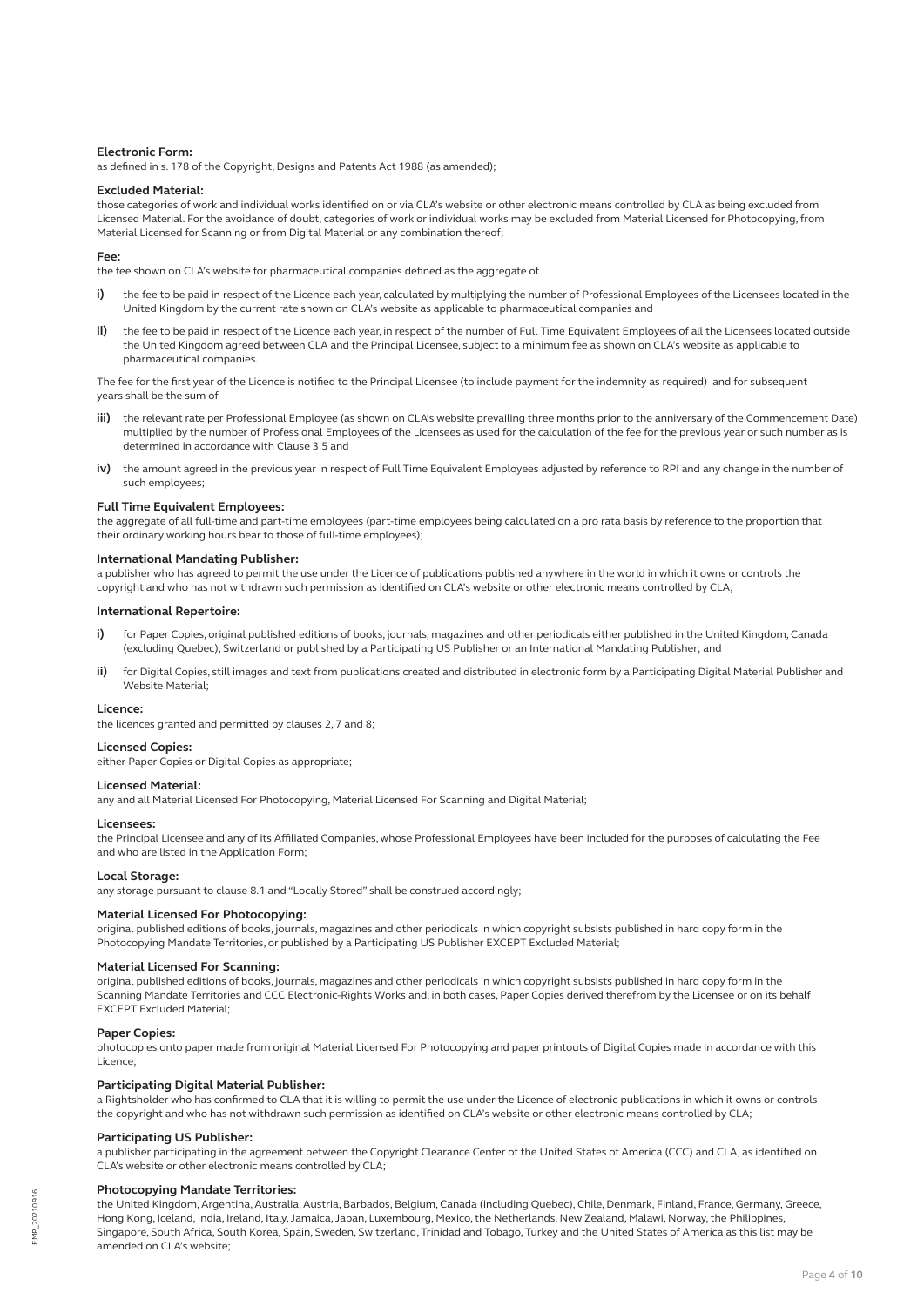#### **Prescribed Rate:**

the rate of interest prescribed from time to time pursuant to The Late Payment of Commercial Debts (Interest) Act 1998;

#### **Professional Employee:**

a director, officer or employee (other than a sales representative) of the Licensee who is a graduate or holds an equivalent qualification;

### **Quarter Day:**

1st January, 1st April, 1st July or 1st October;

#### **Rightsholder:**

any person owning or controlling the copyright in any Licensed Material;

#### **Scanning Mandate Territories:**

the United Kingdom, Argentina, Australia, Belgium, Canada (including Quebec), Chile, Denmark, Finland, France, Greece, Hong Kong, Iceland, Ireland, Jamaica, the Netherlands, New Zealand, Norway, the Philippines, Singapore, South Africa, South Korea, Spain, Switzerland, Turkey and the United States of America as this list may be amended on CLA's website;

#### **Secure Network:**

a network operated or controlled by a Licensee (whether a standalone network or a virtual network within the Internet) which is accessible only by Authorised Persons and those individuals described or referred to in clause 2.1.6 and clause 7;

#### **Website Material:**

material in the form of still images and text created and posted on Participating Digital Material Publishers' websites except Excluded Material.

**1.2** All references to the singular in this Agreement may include the plural and vice versa as the context so requires and references to any gender shall include both genders. The provisions of the Schedules shall form part of this Agreement as if set out herein.

#### **2. Grant of licence**

- **2.1** On the issue of the Certificate, CLA grants to the Licensees and, as appropriate, Authorised Persons the non-exclusive right subject to the terms and conditions set out in the following clauses to:
	- **2.1.1** make, or permit the making of, Paper Copies and to distribute, or permit the distribution of such Paper Copies to Authorised Persons;
	- **2.1.2** scan or permit the scanning of Material Licensed for Scanning to produce Digital Copies provided that subject to Clause 6 the Licensees shall use reasonable endeavours to identify whether they subscribe to a digital version of the work in question and, if so, to use that digital version instead of creating a Digital Copy by scanning;
	- **2.1.3** make available, or permit the making available of, Digital Copies to Authorised Persons in both cases within the Secure Network. This includes, for the avoidance of doubt, the indexing, searching, opening, viewing, printing and presentation or display in electronic form of Digital Copies but not any storage beyond that permitted by Clause 8;
	- **2.1.4** make copies of Paper Copies;
	- **2.1.5** do anything permitted by clauses 7, 8 and 13;
	- **2.1.6** send or permit access to Licensed Copies to or, as the case may be, by employees and consultants of any Affiliated Company (in each case a "recipient") outside of the United Kingdom, where, in the case of Digital Copies created by scanning, such recipient would otherwise satisfy part (ii) (b) of the definition of "Authorised Persons" and whose conduct would be subject to regulation by such Affiliated Company on the condition that the recipient may only open and view a Digital Copy and print a single Paper Copy derived therefrom, except in the case of CCC Electronic-Rights Works where the recipient may only open and view a Digital Copy;
- **2.2** All the rights and permissions granted by clause 2.1 (other than in clause 7) must be exercised for the Licensees' internal information purposes only.
- **2.3** Other than the steps involved in the receipt, opening, viewing and printing permitted by clause 2.1.6, the responsibility for complying with the laws of other countries for any other acts shall rest with the relevant Licensee and/or recipient. All the rights and permissions granted by clause 2.1 must be exercised within the United Kingdom only except that the rights in relation to the International Repertoire may be exercised anywhere in the world.

# **3. Payment and term**

- **3.1** The Licence shall commence on the Commencement Date and continue from year to year unless and until determined in accordance with Clause 11.
- **3.2** The Principal Licensee shall pay the Fee together with any VAT payable 30 days from the date of an invoice from CLA.
- **3.3** Subject to the Licensees complying with all terms and conditions of the Licence, CLA shall automatically renew the licence to the Principal Licensee effective from the first anniversary of the Commencement Date and each subsequent anniversary.
- **3.4** CLA reserves the right to charge interest at the Prescribed Rate on late payment of amounts due under the Licence.
- **3.5** The Principal Licensee shall, at least one month prior to each anniversary of the Commencement Date, notify CLA of any material change in the number of its Professional Employees. The Principal Licensee shall provide CLA with all information reasonably required to determine the accuracy of any such number as is notified by the Principal Licensee. In default of agreement between the parties the matter may be referred to mediation in accordance with the Centre for Effective Dispute Resolution Select Mediation Procedure.

# **4. Conditions applying to the creation and use of licensed copies**

**4.1** With the exception of any part of Website Material that is 'free to view' a Licensee must own, or have subscribed to, an original or a copy on which it has paid a copyright fee (which shall include material supplied in either hard copy or electronic form by a supplier licensed by CLA to provide such a service such as, but without limitation, document delivery and press cuttings suppliers), of any Licensed Material it copies, scans or uses under the terms of the Licence.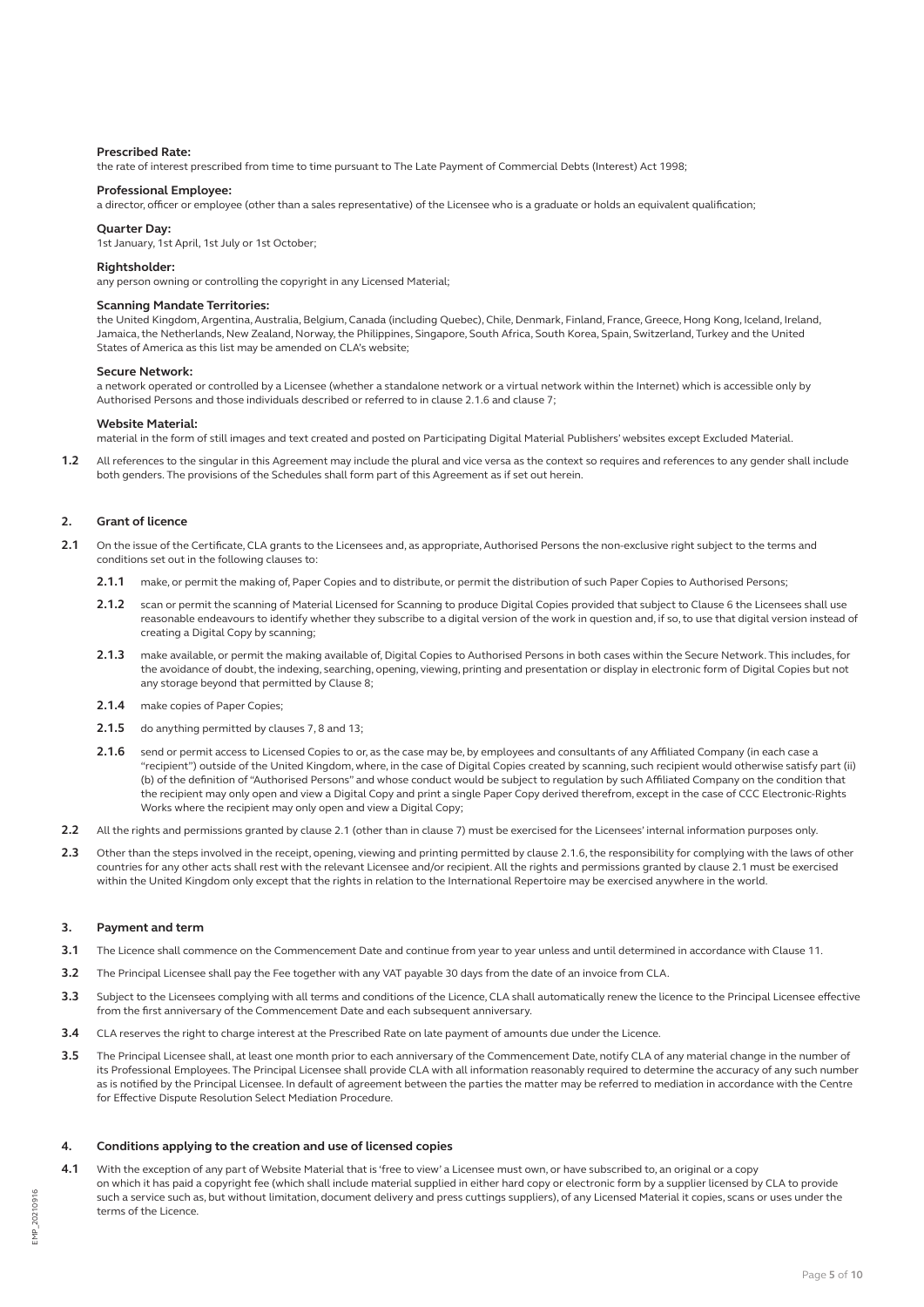- **4.2** No Licensed Copy shall exceed the greater of 5% of any item of Licensed Material, or:
	- **4.2.1** in the case of a periodical publication, two whole articles in any single issue or (except for the purposes of Clause 7 and for any CCC Electronic-Rights Works), where the issue, or a substantial part of it, is dedicated to a particular theme, any number of articles dealing with that theme;
	- **4.2.2** in the case of a published report of judicial proceedings, the entire report of a single case; or
	- **4.2.3** in the case of a book, one chapter.

For Digital Material that is not made available or otherwise structured as a conventional book, journal, magazine or other periodical or where the Digital Material is not divided into distinct sections identifiable as the equivalent of a book chapter or of an article in a journal, magazine or other periodical, the Licensee shall ensure, as far as is reasonably practicable, that copying is limited to small extracts that are equivalent to the limits set out above, at all times bearing in mind in particular the requirement contained in clause 4.5 that no copying shall substitute for the purchase of original Licensed Material.

- **4.3** Licensed Copies of the same Licensed Material made for a single occasion or purpose shall be treated as one copy and Clause 4.2 interpreted accordingly.
- **4.4** Save as may be provided in Clause 7, Licensed Copies may not be sold or otherwise disposed of (whether or not for valuable consideration) nor rented nor loaned to any third party or used for any external marketing or promotional purposes or exploited for purposes other than the internal information purposes of the Licensees or any individual permitted to access or receive any Licensed Copies pursuant to Clause 2.
- **4.5** The making of Licensed Copies shall not directly or indirectly substitute for the purchase of original Licensed Material (including, for the avoidance of doubt, access to Digital Material whether by way of subscription or otherwise) or for the commissioning, reproduction, hire or any other use of an original artistic work within Licensed Material.
- **4.6** Licensed Copies may not be used for the delivery of education or training to third parties but may be made for the purposes of training of Authorised Persons provided that the Licensees may not receive payment or any other form of remuneration in consideration therefor.
- **4.7** For the avoidance of doubt, where the original is in full colour, Licensed Copies may be made in black and white (known as halftones) as well as colour provided that no colour separations are made and provided that the Licensees comply with the provisions of clauses 5.1 and 5.2.

# **5. Further conditions applying to the creation and use of digital copies**

- **5.1** No Licensee shall edit, amend, manipulate, add to or delete from Digital Copies nor shall it authorise the same, except to the extent necessary to make the Digital Copies perceptible on a computer screen to an Authorised Person. Electronic notation superimposed on, or electronic marking-up of, a Digital Copy which clearly distinguishes such notation or marking-up from the original text (such as by the use of different colours) shall not be a breach of this condition. Neither shall the addition of a copyright legend to Digital Copies where required by the Licence or the addition of identifier tags be a breach of the Licence. Where material to be scanned or copied already contains copyright notices placed by the Rightsholder on the document the Licensee shall not be required to add further notices to the document.
- **5.2** Subject to clauses 4.7, 5.1 and Clause 13, no digital manipulation, whether by way of optical character recognition, morphing, colour or shade adjustment or any other form of manipulation, may be made of Digital Copies or Digital Material.
- **5.3** Digital Copies may not be placed on the publicly accessible world wide web or, subject to Clause 7, be linked either directly or indirectly by hypertext links (or the like) to or from any external or third party website.
- **5.4** Except as permitted by the Licence or applicable statutory provisions, no other copying, dissemination, publication, communication or making available to the public, repackaging or distribution, in any form, of Digital Copies, in whole or in part, is permitted.
- **5.5** Where any work appearing within Digital Material or Material Licensed for Scanning incorporates, or has adjacent to it, the identity of the author or creator of the artistic and/or literary work, the Licensee shall ensure that every Digital Copy of that work shall include the identity of such author or creator. In cases where the Digital Material or Material Licensed for Scanning does not incorporate or have adjacent to it, the identity of the author or creator of the artistic or literary work. The Licensee shall use reasonable endeavours to ensure that every Digital Copy of that work shall include the identity of such author or creator.
- **5.6** Subject to any statutory obligations relating to retention of documentation, the Licensees shall delete from the hard drives of their central and local servers any and all Digital Copies which may be stored there upon notice from CLA to the Principal Licensee that the Rightsholder believes that the Licensed Material contained in the Digital Copies infringes copyright or is, or may be, defamatory, obscene or otherwise unlawful and has removed, or intends to remove, the same for that reason from the current version of the relevant Digital Material or material licensed for scanning as the case may be.
- **5.7** A Licensee may subcontract the making of Digital Copies to third parties, provided that:
	- **5.7.1** such Licensee takes all reasonable steps to ensure that any such third party operates appropriate management and security procedures so as to ensure compliance with the terms of the Licence;
	- **5.7.2** a record is kept of all such subcontracts and that such record is provided on request to CLA;
	- **5.7.3** all such subcontracts require the sub-contractor to comply, as appropriate, with the conditions of the Licence relating to Digital Copies, including any which would prohibit the sub-contractor from retaining any Digital Copy (or any intermediate copy involved in the production of the same) and shall include a clause conferring on CLA the right to take action directly against any such sub-contractor pursuant to the Contracts (Rights of Third Parties) Act 1999;
	- **5.7.4** the use of a sub-contractor located outside of the United Kingdom shall be deemed not to be a breach of Clause 2.

#### **6. Further conditions applying to the use of CCC Electronic-Rights Works**

- **6.1** Notwithstanding clause 2.1.2 a Licensee may only scan, or permit the scanning of, hard copies of a CCC Electronic-Rights Work under the Licence where the same is not reasonably available in digital form for a Licensee to purchase whether by subscription or otherwise.
- **6.2** The use of CCC Electronic-Rights Works is subject to such special limitations or other terms (if any) as are applicable to any individual work as identified on CLA's website.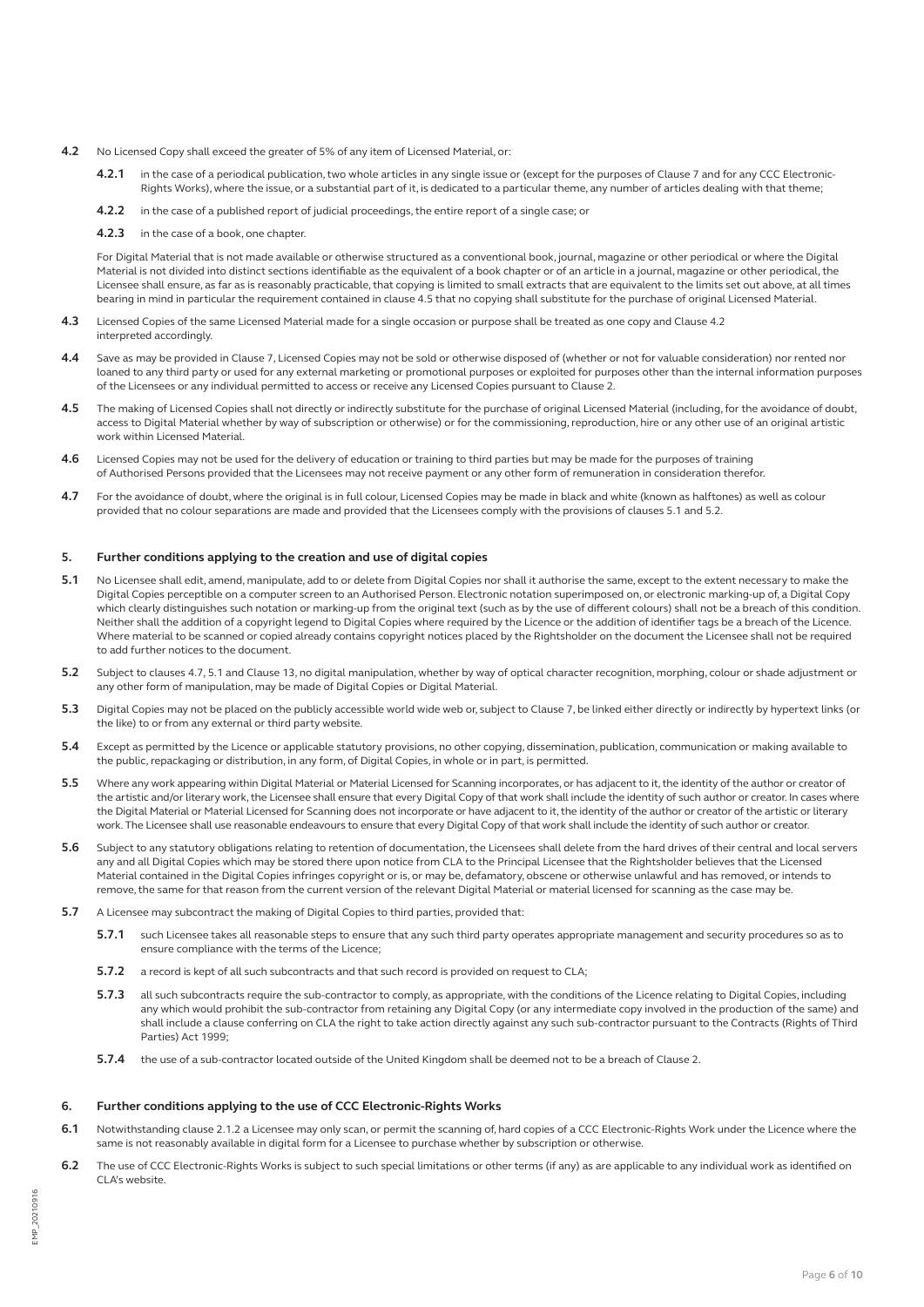# **7. Further permitted uses**

- **7.1 Medical Information:** Licensees may supply single Licensed Copies to health professionals or other persons legitimately requesting medical information in relation to the medical, therapeutic or technical use and support of any of the Licensees' products.
- **7.2 Regulatory Submissions:** Licensees may supply Licensed Copies to the medical regulatory authorities of any jurisdiction for the purposes of making or maintaining an application for regulatory or marketing approval of any of the Licensees' products and to external advisers in connection with the preparation of such applications or with obtaining any regulatory advice.
- **7.3 Legal Proceedings**: Licensees may supply Licensed Copies (except for CCC Electronic-Rights Works) to external advisers in connection with the preparation, institution and prosecution or defence of legal proceedings and the obtaining of advice regarding any legal proceedings which may be contemplated or apprehended without prejudice to any acts permitted under Clause 5.
- **7.4 Patent Applications:** Licensees may supply Licensed Copies as part of the filing or pursuit of a Patent application in any jurisdiction and to external advisers in connection with the preparation and prosecution of such applications required by law.
- **7.5 Copyright Legend to be attached:** Any Licensed Copies supplied pursuant to this Clause 7 must contain the copyright legend set out in parts 1, 2 or 3 of the Schedule as appropriate or must have the same on a front sheet attached thereto.

# **8. Storage of digital material**

- **8.1** Licensees may store Digital Copies on the Secure Network and such copies may be indexed and searchable.
- **8.2** Subject to clause 8.1, no Digital Copies may be stored on a server, or systematically indexed, with the intention of creating an electronic library or similar corporate information resource that would substantially replace the Licensee's need to purchase or subscribe to a particular work in accordance with Clauses 4.5, 5.6 and 5.7.
- 8.3 On termination of this Licence, other than a termination by CLA for cause, the Licensees shall be entitled to retain Digital Copies stored pursuant to clause for record purposes only and shall not otherwise be entitled to access or use such Digital Copies under this licence.

# **9. Data collection**

- **9.1** CLA may, no more than once in each year, require Licensees to participate in a data collection exercise to identify the type of photocopying and scanning of Licensed Material and the use or re-use of Digital Material under the Licence which will assist CLA in distributing the Fee to authors, artists and publishers.
- **9.2** The data collection exercise may, without limitation, take the form of a survey or record keeping or online reporting exercise, or any combination of these including the recording of the creation of Digital Copies, in accordance with any guidelines on data collection on CLA's website.
- **9.3** If selected, Licensees shall co-operate with CLA in conducting the data collection exercise and undertake to ensure that employees comply with the obligations under this Clause.
- **9.4** CLA undertakes not to disclose any information obtained as a result of any data collection exercise except:
	- **9.4.1** as required by a court or other authority of competent jurisdiction; or
	- **9.4.2** in aggregated form from which the identity of a Licensee cannot directly be identified.

### **10. Other obligations**

- **10.1** The Principal Licensee shall notify all other Licensees of any information or notices it receives from CLA pursuant to the Licence.
- **10.2** All Licensees shall:
	- **10.2.1** notify Authorised Persons of, and ensure their compliance with, the provisions of the Licence;
	- **10.2.2** use reasonable endeavours to display adjacent to every copying machine used to make Paper Copies, and every scanner used to produce Digital Copies, any licensee support material which CLA may periodically supply, or make available on CLA's website, to Licensees; and
	- **10.2.3** ensure, in particular, that all Authorised Persons employed or engaged by any of its Licensees located outside the United Kingdom are made aware of, and comply with, the obligations and restrictions of the licence.
- 10.3 In exercising their rights under the Licence, the Licensees shall be responsible for complying with all applicable laws of any kind including (without limitation) moral rights, data protection, the obtaining of any consents which may be required from any person, firm or company (other than those consents relating solely to copyright and/or database right), privacy or personality rights of any kind, defamation or obscenity.

# **11. Indemnity**

- **11.1** In this clause:
	- **11.1.1** "Qualifying Claim" shall mean any complaint made in writing that any Indemnified Person (as defined below) acting in accordance with the Licence has infringed copyright and/or database right in Licensed Material or in any part of it or in the typographical arrangement of the published edition in which Licensed Material is contained.
	- **11.1.2** "Indemnified Persons" shall mean:
		- **i)** any Licensee; and
		- **ii)** any individuals permitted to access or receive any Licensed Copies pursuant to clause 2; and
		- **iii)** any Affiliated Companies employing or engaging any such individuals to the extent only that they are held responsible for the acts of the individual the subject matter of a Qualifying Claim.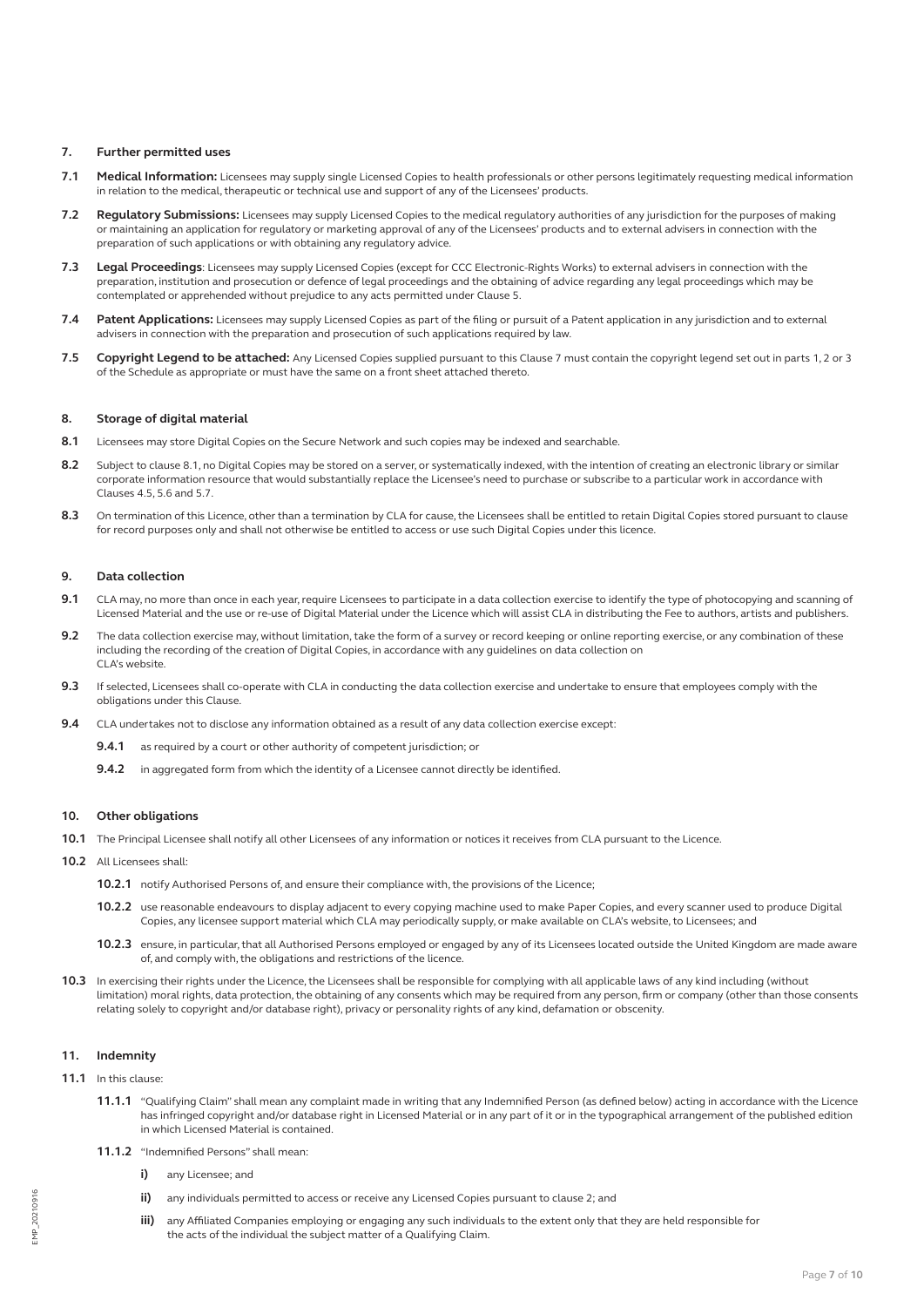- **11.2** In the case of any Qualifying Claim CLA shall indemnify the Indemnified Persons in respect of all reasonable legal costs, expenses and damages awarded against or incurred by any of them including any ex gratia payments made with the prior written consent of CLA, provided that the Indemnified Persons have complied with the terms of the Licence where applicable and given CLA notice of any Qualifying Claim within ten (10) working days or, in the case of a Claim Form, within five (5) working days of the same having been received by an Indemnified Person.
- **11.3** The indemnity conferred by this clause shall not apply:
	- **11.3.1** if the relevant Indemnified Person is in material breach of any term of the Licence;
	- **11.3.2** during any period, or in respect of matters arising during such period, while the Licence is in suspense pursuant to Clause 11;

**11.3.3** following a termination pursuant to clause 11.2;

- **11.4** without prejudice to any Qualifying Claims in respect of any matters which do not themselves constitute a material breach of the Licence and which were properly lodged before termination or suspension, but shall otherwise survive the termination of the Licence.
- **11.5** CLA shall take over responsibility for any negotiations for the settlement of any Qualifying Claim and if such Qualifying Claim cannot be resolved by negotiation CLA shall assume full responsibility for the conduct of the defence of such Qualifying Claim. The Indemnified Persons shall co-operate with CLA in this respect where reasonably requested by CLA to do so.
- **11.6** The Indemnified Persons shall ensure that no admission or offer of payment or indemnity shall be made or given by or on their behalf or on behalf of CLA without CLA's written consent and shall ensure that all correspondence received in connection with a Qualifying Claim is promptly passed to CLA.
- **11.7** The Principal Licensee shall indemnify CLA in respect of all reasonable expenses, damages and legal costs awarded against or incurred by CLA in respect of any claim made in writing arising out of any Licensees' breach of any term of the Licence and the provisions of this clause 11 shall apply as appropriate as if the references to "Qualifying Claim" were references to a claim under this Clause 11.6, references to "CLA" were references to the "Principal Licensee" and references to "Indemnified Persons" were references to "CLA".

#### **12. Termination and breach**

- **12.1** Either party may terminate the Licence upon giving to the other at least 1 month's written notice to expire on the first anniversary of the Commencement Date or any subsequent anniversary thereafter
- **12.2** If a Licensee commits any material breach of any of the provisions of the Licence and remains in breach fourteen (14) days after receiving notice to remedy such breach (where the breach is remediable) then CLA, without prejudice to any of its other rights, may by notice either terminate the Licence or suspend the Licence until CLA shall be satisfied such breaches will not recur.
- **12.3** Either party may terminate the Licence by notice in writing to the other if and when a supervisor, receiver, administrator, administrative receiver or other encumbrancer takes possession of, or is appointed over, the whole or any substantial part of the other party's assets or if and when the other party enters into any arrangement or composition with or for the benefit of its creditors (including any voluntary arrangement under the Insolvency Act 1986) or if and when a petition is presented for the purpose of the making of an administration order or the winding-up of the other party which is not discharged within seven (7) days of the presentation of such a petition or if the other party is placed into liquidation or administration or if the other party is dissolved or if a resolution for the winding-up of the other party is passed (other than a voluntary liquidation for the purpose of reconstruction in which all creditors' claims will be discharged in full) or if a bankruptcy petition is presented against the other party which is not discharged within seven (7) days of its presentation.
- **12.4** Upon termination of the Licence for whatever reason the Licensees shall, as soon as reasonably practicable, delete from the hard drives of all of their central and local servers any and all Digital Copies which may be stored there (save for those Digital Copies the retention of which is required by law and without prejudice to the rights of the Licensees under clause 8.3) and upon written request from CLA the Principal Licensee shall certify that this has been done.
- **12.5** Termination of the Licence shall be without prejudice to any accrued rights or remedies of either party, or to the survival of any obligations of confidence in reporting required by Clause 9.3.

#### **13. Print disabled persons**

- **13.1** The provisions of this clause shall only apply where an Authorised Person is a Print Disabled Person in accordance with clause 13.3.
- **13.2** Notwithstanding the provisions of clause 4.2 the Licensee, and as appropriate Authorised Persons, may make and supply a copy of part or the whole of any work within Licensed Material in an alternative manner or form that gives a Print Disabled Person access to the work including allowing for the Print Disabled Person to have access as feasibly and comfortably as a person without a visual impairment or any of the disabilities referred to in clause 9.3 (an "Accessible Format Copy") but must [respect the integrity of the work and] not include any changes to the work which are not necessary in order to make an Accessible Format Copy for the exclusive use of the Print Disabled Person for whom it is intended on, and subject to, the following conditions:
	- **13.2.1** the Licensee must have lawful access to an original copy of any work from which it makes an Accessible Format Copy;
	- **13.2.2** each Accessible Format Copy that exceeds the limits set out in clause 4.2 shall contain:
		- **i)** a statement that it is a copy of the original work made under a CLA Licence for the personal use of a Print Disabled Person and that it may not be further copied (including any electronic copying or transmission) or dealt with without permission or save as may be permitted by law; and
		- **ii)** the title, as well as the name of the author and publisher, of the original work and the published edition from which it is copied.
	- **13.2.3** the Licensee may only charge for the supply of an Accessible Format Copy an amount which does not exceed the cost of making and supplying it;
	- **13.2.4** that the Accessible Format Copy is only for the personal use of a Print Disabled Person (or a person acting on behalf of a Print Disabled Person) who is an Authorised Person; and
	- **13.2.5** Accessible Format Copies may only be distributed in the United Kingdom except that Accessible Copies of works published within the United Kingdom may be distributed in any member state of the European Union and any other country that is a party to the Marrakesh Treaty 2013.
- **13.3** An Authorised Person is to be regarded as a "Print Disabled Person" for the purposes of this clause if he or she is a person who:

**13.3.1** is blind;

**13.3.2** has a visual impairment which cannot be improved so as to give that person visual function substantially equivalent to that of a person who has no such impairment;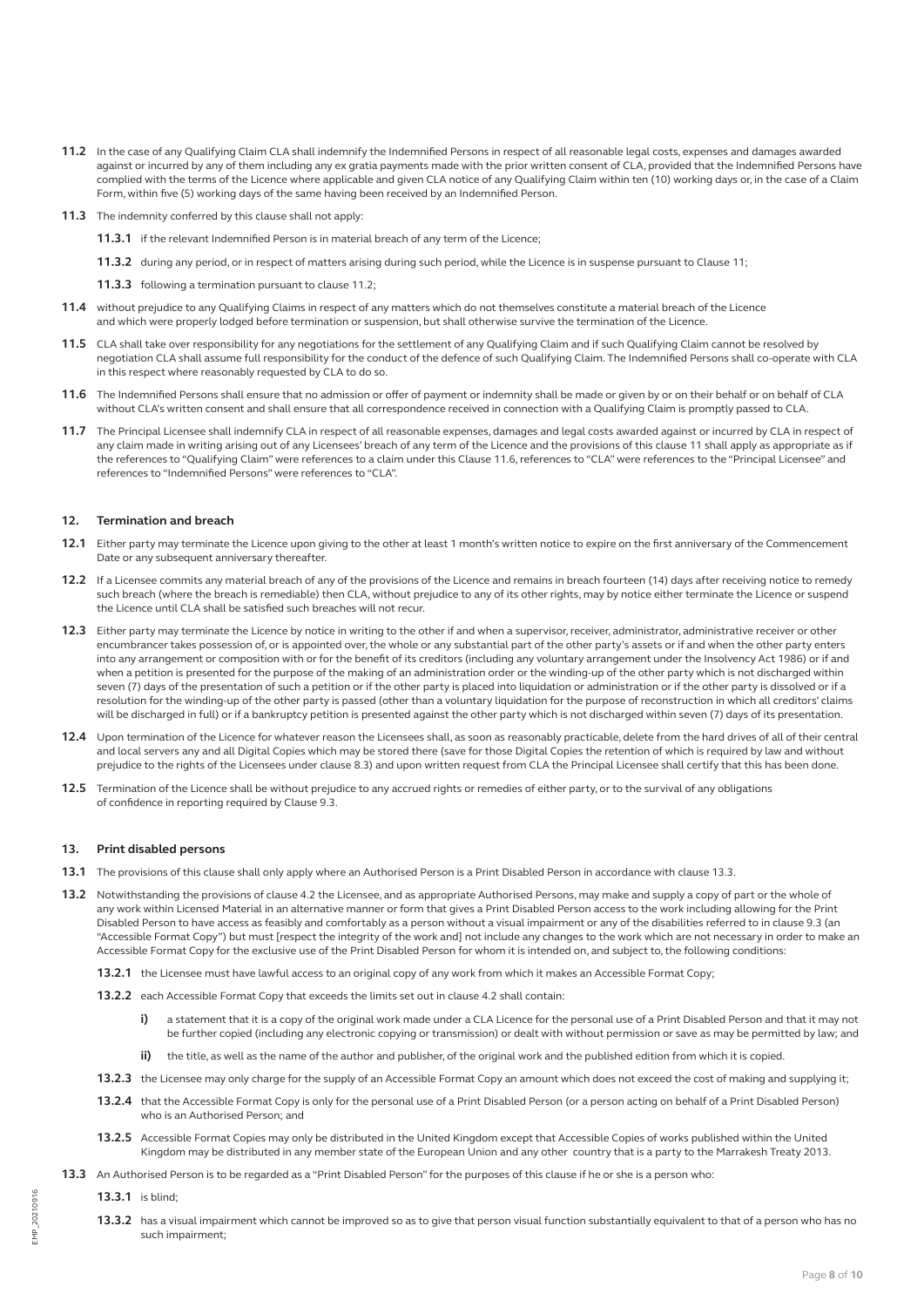- **13.3.3** has a perceptual or reading disability, including dyslexia, and is, as a result, unable to read printed works to substantially the same degree as a person without an impairment or disability;
- **13.3.4** is otherwise unable, due to physical disability, to hold or manipulate a book or to focus or move their eyes to the extent that would be normally acceptable for reading; or
- **13.3.5** would otherwise be regarded as having a disability in accordance with s.6 of the Equality Act 2010.
- **13.4** This clause is without prejudice to and does not purport to prevent or restrict the doing of any act which by virtue of and in accordance with the Copyright, Designs and Patents Act 1988 ("the Act") would not infringe copyright.

### **14. General**

- **14.1** All notices given under the Licence shall be in writing and be sent by electronic mail. In the case of there being no valid electronic contact, notices shall be sent by first class post, and shall be deemed to have been served on the second working day (which shall exclude weekends and English public holidays) following the date of posting.
- **14.2** The Licence may only be varied if such variance is acknowledged in writing by CLA and the Principal Licensee.
- **14.3** The Licence is personal to the Licensees and may not be assigned or otherwise disposed of in whole or in part.
- **14.4** The Licence shall be governed by English law and the parties agree to submit to the exclusive jurisdiction of the English courts as regards any claim or matter arising in relation to the Licence.
- **14.5** The parties do not intend that any term of the Licence shall be enforceable solely by virtue of The Contracts (Rights of Third Parties) Act 1999 by any person who is not a party to the Licence, save for third parties expressly contemplated by this Agreement (including, but not limited to, all third party Licensees, and all such others as are permitted to access or receive any materials pursuant to Clause 2).
- **14.6** Unless ordered by due legal authority, CLA shall not without the Principal Licensee's consent disclose to any third party any information supplied to CLA by any Licensee, except:

**14.6.1** information in aggregated form from which Licensees cannot be identified; or

**14.6.2** the identity of a Licensee alone.

14.7 No provision of this Licence shall operate to limit the effects of any other licence granted to the Licensee or any sub-contractor of the Licensee directly by a Participating Digital Material Publisher.